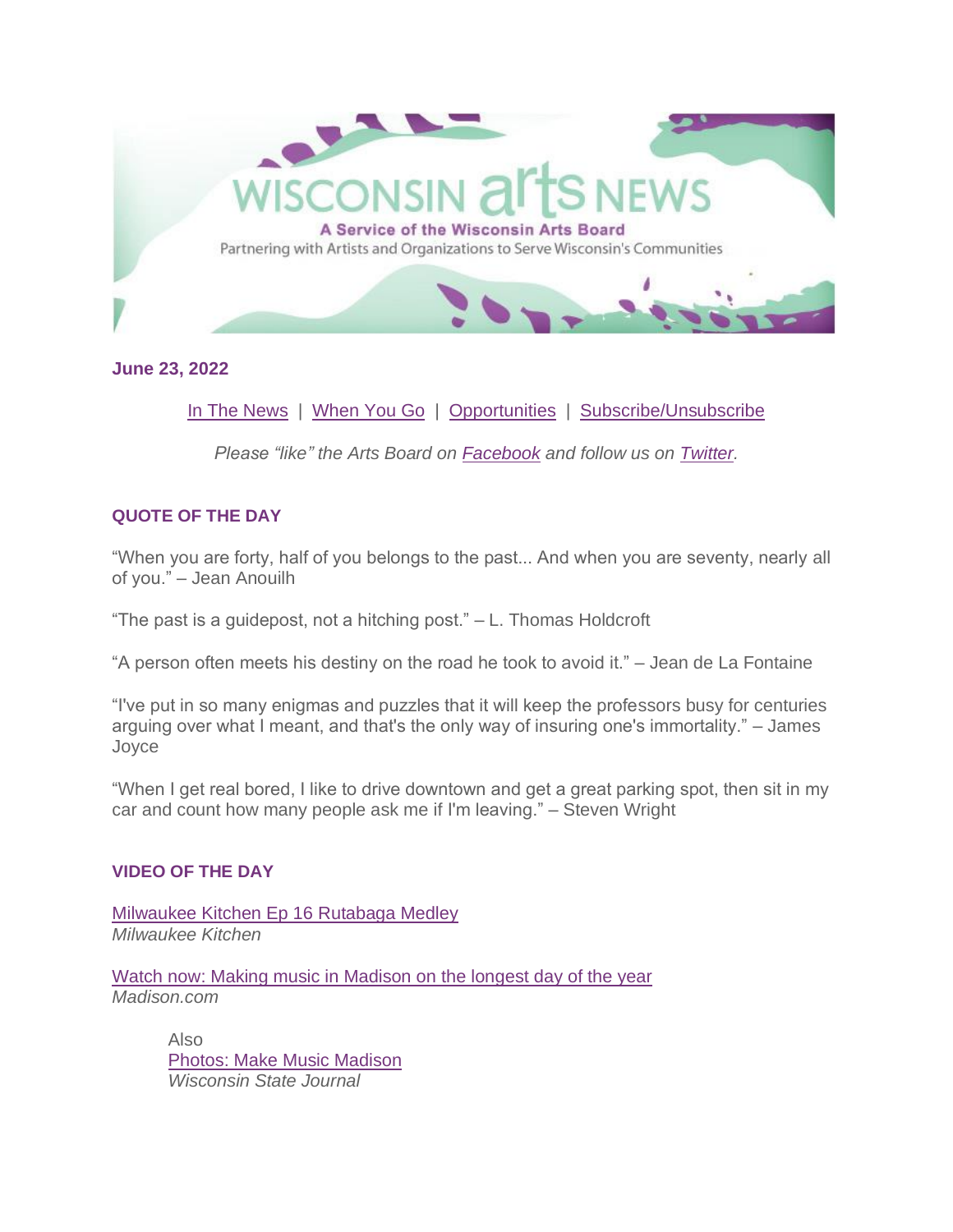["Make Music La Crosse" in 2nd year](https://www.wxow.com/news/make-music-la-crosse-in-2nd-year/article_374c21a2-f1a1-11ec-b47c-8f5824c11ef2.html) *WXOW*

[Brewers exec discusses potential for entertainment district](https://www.wisbusiness.com/2022/brewers-exec-discusses-potential-for-entertainment-district/) *WisBusiness.com*

> *Wisconsin artists and arts organizations, do you have video that you'd like us to consider sharing as the Wisconsin Arts News Video of the Day? Send the link to [artsboard@wisconsin.gov!](mailto:artsboard@wisconsin.gov)*

# **TOP WISCONSIN NEWS**

# **FROM THE WISCONSIN ARTS BOARD**

**NEW** [National Council on the Arts Public Meeting, Thursday, June 23, 2022](https://www.arts.gov/news/press-releases/2022/national-council-arts-public-meeting-thursday-june-23-2022) *National Endowment for the Arts* **June 23**

**NEW** [Wisconsin Arts Board: Announces 37 Creative Communities Grant Awards](https://www.wispolitics.com/2022/wisconsin-arts-board-announces-37-creative-communities-grant-awards/) *WisPolitics.com* 

Also

**NEW** [Viroqua library receives \\$5,100 Wisconsin Arts Board grant for Hispanic](https://www.news8000.com/viroqua-library-receives-5100-wisconsin-arts-board-grant-for-hispanic-cultural-projects/)  [cultural projects](https://www.news8000.com/viroqua-library-receives-5100-wisconsin-arts-board-grant-for-hispanic-cultural-projects/) *News8000.com*

[Statement by National Endowment for the Arts Chair Dr. Maria Rosario Jackson on](https://www.arts.gov/news/press-releases/2022/statement-national-endowment-arts-chair-dr-maria-rosario-jackson-lgbtq-pride-month)  [LGBTQ+ Pride Month](https://www.arts.gov/news/press-releases/2022/statement-national-endowment-arts-chair-dr-maria-rosario-jackson-lgbtq-pride-month) *National Endowment for the Arts*

[Office Space Available | Madison East Business Center](https://www.wisconsinlibraries.org/index.php?option=com_content&view=article&id=3153:office-space-available-&catid=50:about-us) *Wisconsin Library Association* **Deadline: Until Filled**

[Legislators could cost Wisconsin more than \\$100k in federal arts funding](https://tonemadison.com/articles/legislators-could-cost-wisconsin-more-than-100k-in-federal-arts-funding/) *Tone Madison*

**[State of the Arts](https://www.wpr.org/sites/default/files/policyforum_artsculture.pdf)** *Wisconsin Policy Forum*

> Also [Fiscal Facts: State of the arts in Wisconsin](https://wausaupilotandreview.com/2022/05/07/fiscal-facts-state-of-the-arts-in-wisconsin/) *Wausau Pilot & Review*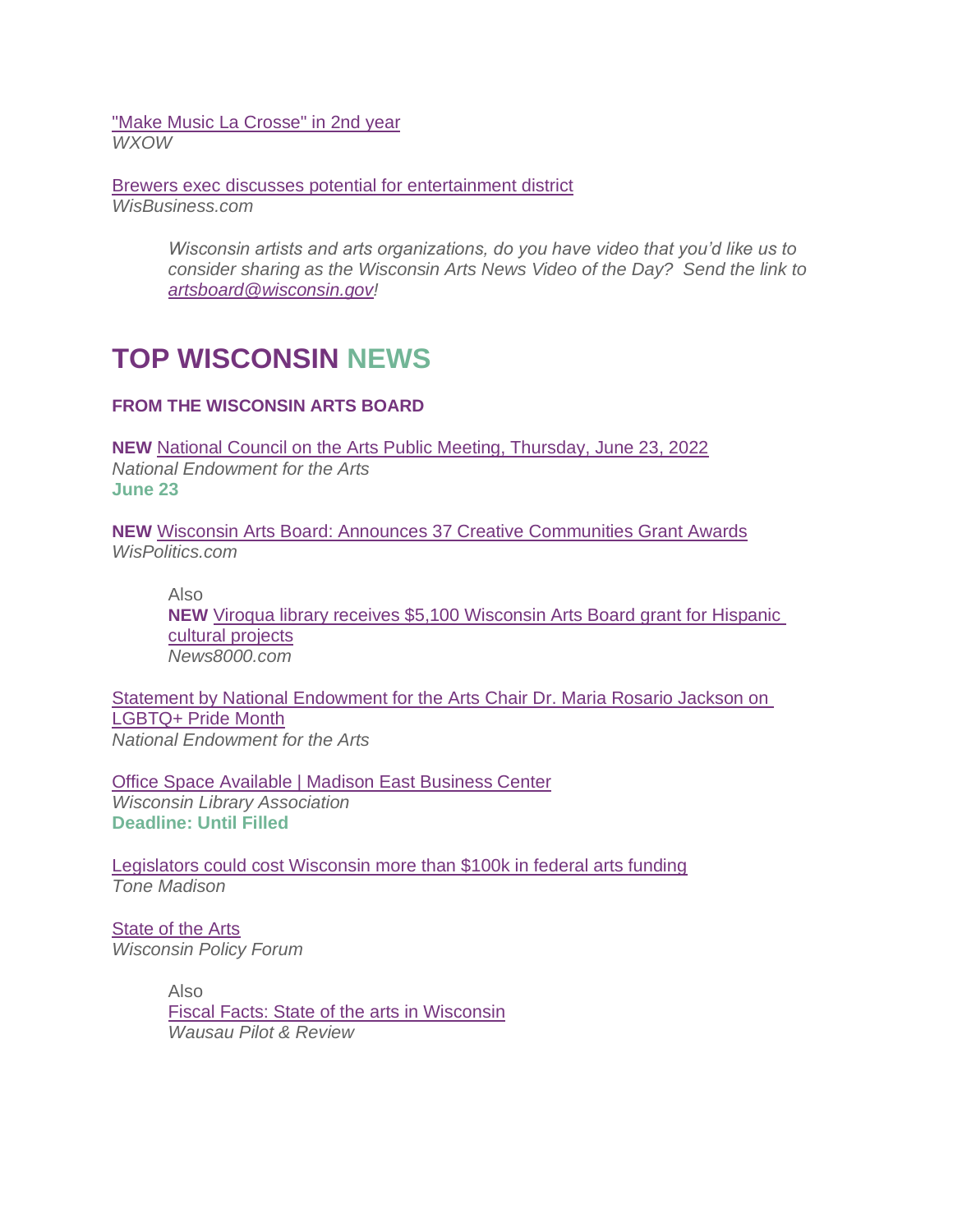[Report: Wisconsin arts organizations have begun to rebound from 'existential threat'](https://www.wpr.org/report-wisconsin-arts-organizations-have-begun-rebound-existential-threat-pandemic)  [of the pandemic](https://www.wpr.org/report-wisconsin-arts-organizations-have-begun-rebound-existential-threat-pandemic) *Wisconsin Public Radio*

[Wisconsin arts and culture sector is rebounding, but movie theaters are still hurting,](https://www.jsonline.com/story/entertainment/arts/2022/04/28/arts-cultures-wisconsin-policy-forum-2022/9556726002/)  [new fiscal report says](https://www.jsonline.com/story/entertainment/arts/2022/04/28/arts-cultures-wisconsin-policy-forum-2022/9556726002/) *Milwaukee Journal Sentinel*

[10 Reasons to Support the Arts in 2022](https://blog.americansforthearts.org/2022/03/21/10-reasons-to-support-the-arts-in-2022) *ARTS Blog | Americans for the Arts*

[Special Edition: Arts and Culture Production Satellite Account](https://artsboard.wisconsin.gov/Documents/DailyNewsArchive/031622specialwan.pdf) *Wisconsin Arts News | Wisconsin Arts Board*

**NEW** [NCN Articles of Interest | June 17, 2022](https://img1.wsimg.com/blobby/go/0b834bc8-fc55-4fd6-b98a-95c9093d3ec1/downloads/NCNarticles061722.pdf?ver=1655481204686) *National Creativity Network*

**Wisconsin Artists and Arts Organizations: Participate in the COVID-19 Impact Surveys Today! (links below)** *Americans for the Arts and Artist Relief* [COVID-19 Impact Survey for Organizations](https://surveys.americansforthearts.org/s3/2021COVIDSURVEY) [COVID-19 Impact Survey for Artists](https://survey.alchemer.com/s3/5992718/571db9cdfa42)

[2021 Marketplace Re-opening Materials](https://www.coveringwi.org/toolkit) *Covering Wisconsin*

*Need health insurance but don't know where to turn? Covering Wisconsin can help.*

For resources to help you move through this current crisis, please check out our COVID-19 [and the arts in Wisconsin webpage](https://artsboard.wisconsin.gov/Pages/COVID-19-Update.aspx)

**Job Opportunities**

**NEW** [Filing Assistant](https://cdn.dirigible.studio/wp-content/uploads/2022/06/17092512/Filing-Assistant-Job-Posting.pdf) *Madison Museum of Contemporary Art* **Deadline: June 27**

[Executive Director](https://www.linkedin.com/jobs/collections/recommended/?currentJobId=3086690080) *CERF +, LinkedIn* **Deadline: June 30**

**NEW** [Visitor Engagement Coordinator](https://cdn.dirigible.studio/wp-content/uploads/2022/06/17092518/Visitor-Engagement-Coordinator-Job-Posting.pdf) *Madison Museum of Contemporary Art* **Deadline: July 22**

**NEW** [Installation and Exhibition Coordinator](https://cdn.dirigible.studio/wp-content/uploads/2022/06/17092516/Installation-and-Exhibition-Coordinator-Job-Posting.pdf) *Madison Museum of Contemporary Art* **Deadline: July 22**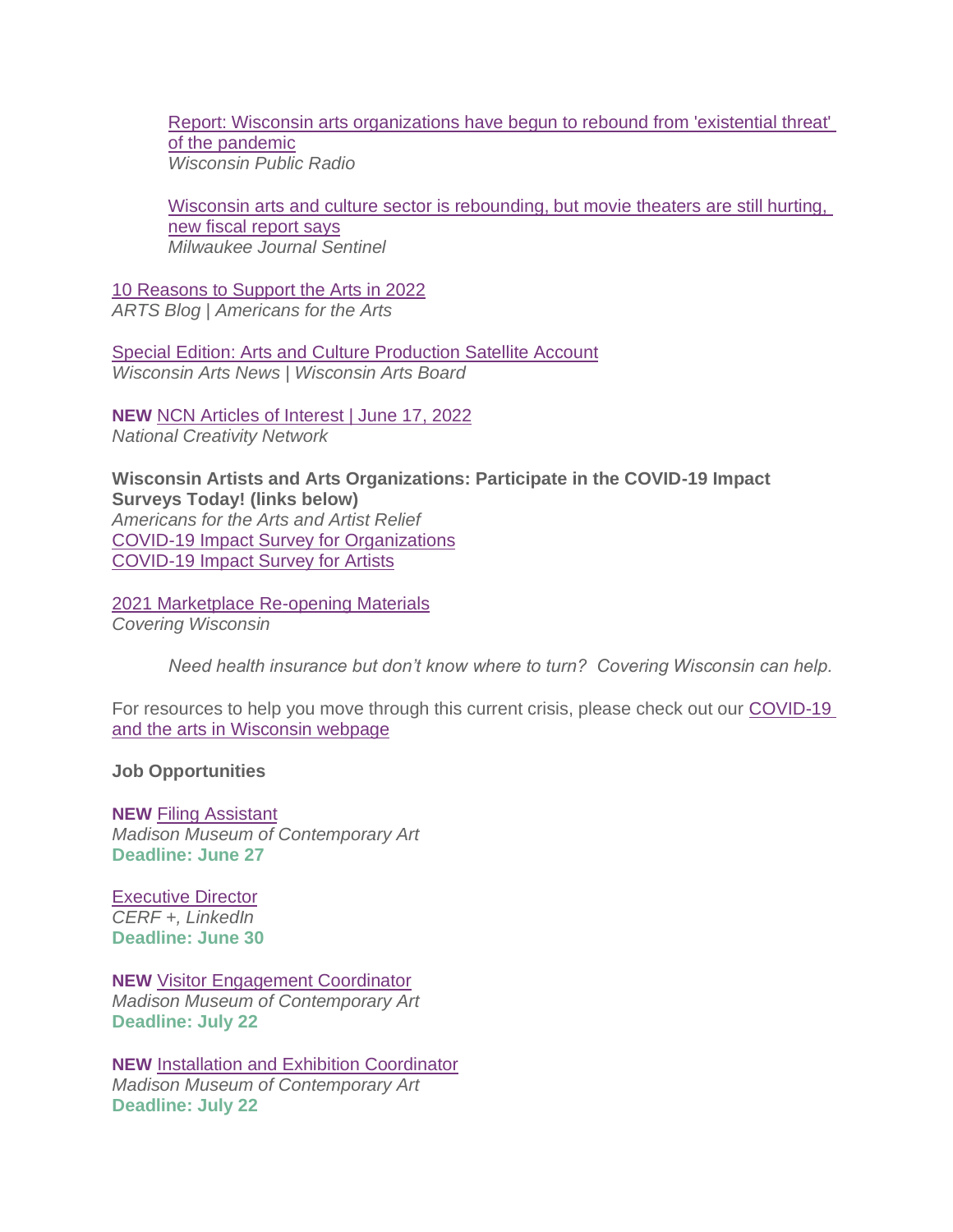[Youth Program Director](https://shakeragalley.org/ypdirector/) *Shake Rag Alley Center for the Arts* **Deadline: Until Filled**

[Executive Director](https://www.bridgepartnersllc.com/assets/pdf/Position-Description-BCA-Executive-Director.pdf) *Bronzeville Center for the Arts* **Deadline: Until Filled** 

[Executive Director](https://www.cedarburgartmuseum.org/employment) *Cedarburg Art Museum* **Deadline: Until filled**

[Tour Guide](https://mining.jamison.museum/team/) *The Mining & Rollo Jamison Museums* **Until filled** 

[Director of AEP6 Community Engagement & Equity](https://americanforthearts.applytojob.com/apply/GMbLPmpErM/Director-Of-AEP6-Community-Engagement-Equity) *Americans for the Arts* **Deadline: Until Filled**

[Operations Manager](https://www.campanilecenter.org/wp-content/uploads/2021/11/CCA-Operations-Mgr-Job-Description.pdf) *Campanile Center for the Arts* **Deadline: Until Filled**

[Communications Manager](https://www.giarts.org/job-notice-communications-manager-grantmakers-arts) *Grantmakers in the Arts* **Deadline: Review of applications will begin on January 18 and will close when position is filled.**

[Here Is Your Opportunity to Work at The Marcus Performing Arts Center!](https://www.marcuscenter.org/about/employment) *Marcus Performing Arts Center* **Various**

**[Careers](https://www.gener8tor.com/careers)** *gener8tor* **Deadline: Various**

**Deadlines | Resources | Events**

[International Thespian Festival](https://itf.schooltheatre.org/) *Educational Theatre Association*  **Through June 24 | Indiana University, Bloomington, IN**

[World Premiere Wisconsin: Announcing statewide theater festival](https://www.wisbusiness.com/2022/world-premiere-wisconsin-announcing-statewide-theater-festival/) *WisBusiness* **Through June 30**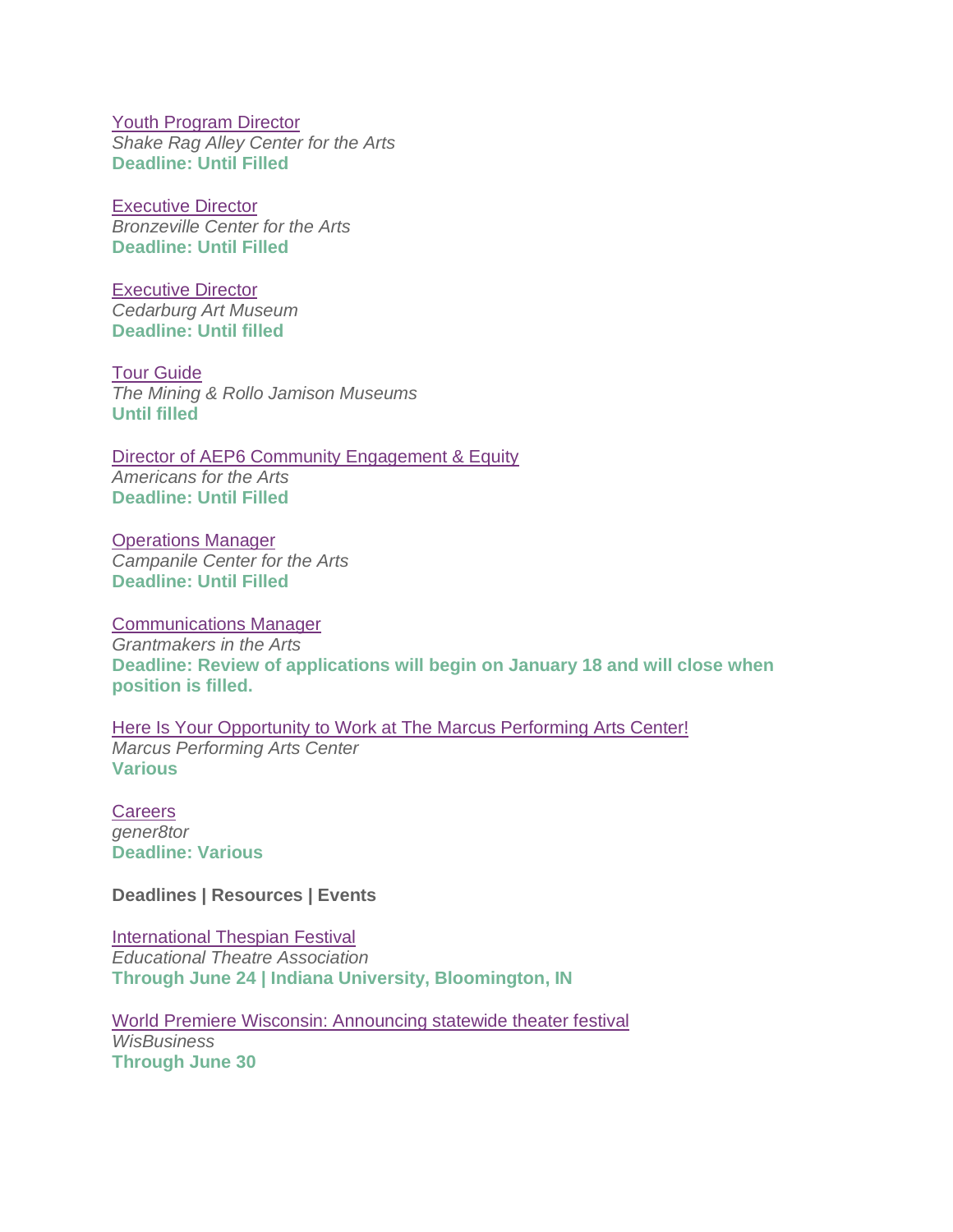[Blue Star Museums Launches Another Summer of Free Admission for Military Families](https://www.arts.gov/news/press-releases/2022/blue-star-museums-launches-another-summer-free-admission-military-families) *National Endowment for the Arts* **Through September 5**

Check out [this map](https://www.arts.gov/blue-star-museum-map) to learn which Wisconsin museums are participating.

[After Long Absence, the Folklife Festival Returns to the National Mall](https://www.smithsonianmag.com/smithsonian-institution/after-long-absence-the-folklife-festival-returns-to-the-national-mall-180980249/) *At the Smithsonian*  **June 22 to 27 and June 30 to July 4**

[Navigating the Nonprofit Workforce Crisis -](https://ba.blueavocado.org/register?utm_medium=email&_hsmi=212186581&_hsenc=p2ANqtz-_SaOr_6Jf0H5YVZ-S2n8MfOm9rGgE5BZxmMMXgfpFRKIsnLCtncXETs7uAvEDtytARQGCWkSgmxZXm-arcI-1HQMn1AedRRLGD7t44bB4i9p8bJ2Q&utm_content=212186581&utm_source=hs_email) Live Q & A *Blue Avocado* **June 23**

[Rural Arts Forum](https://www.facebook.com/events/453044533289388) *Northern Lakes Center for the Arts, Amery* **June 24**

[Smart Growth America's Equity Forum: Upending Cultural Displacement](https://smartgrowthamerica.org/equity-forum-cultural-displacement/) *Smart Growth America* **July 13**

[AMM-WFM 2022 Joint Conference](https://www.ammconference.org/) *Association of Midwest Museums & Wisconsin Federation of Museums* **July 19 | Virtual July 20 - 23 | Milwaukee**

You're Invited to [the Smithsonian National Education Summit!](https://www.smithsonianmag.com/blogs/smithsonian-education/2022/06/14/youre-invited-to-the-smithsonian-national-education-summit/) *Smithsonian Voices | Smithsonian Education* **July 27 - 28**

[AATE National Conference](https://aate.memberclicks.net/2022-aate-national-conference) *American Alliance for Theatre & Education* **July 28 - 31 | Providence, RI**

[AACT 2022 TEAM Conference](https://aact.org/teams-conference) *American Association of Community Theatre* **July 29 -31 | Salt Lake City, UT**

[Mini Grants](https://wisconsinhumanities.org/grants/grants-for-humanities-programs/) *Wisconsin Humanities* **Deadline: August 1**

[2022 Play Make Learn Conference](https://web.cvent.com/event/f0d9395e-fb6a-427c-9fb1-bf2b72d48d5d/summary) *Professional Learning and Community Education | UW-Madison* **August 8 - 9 | Conference**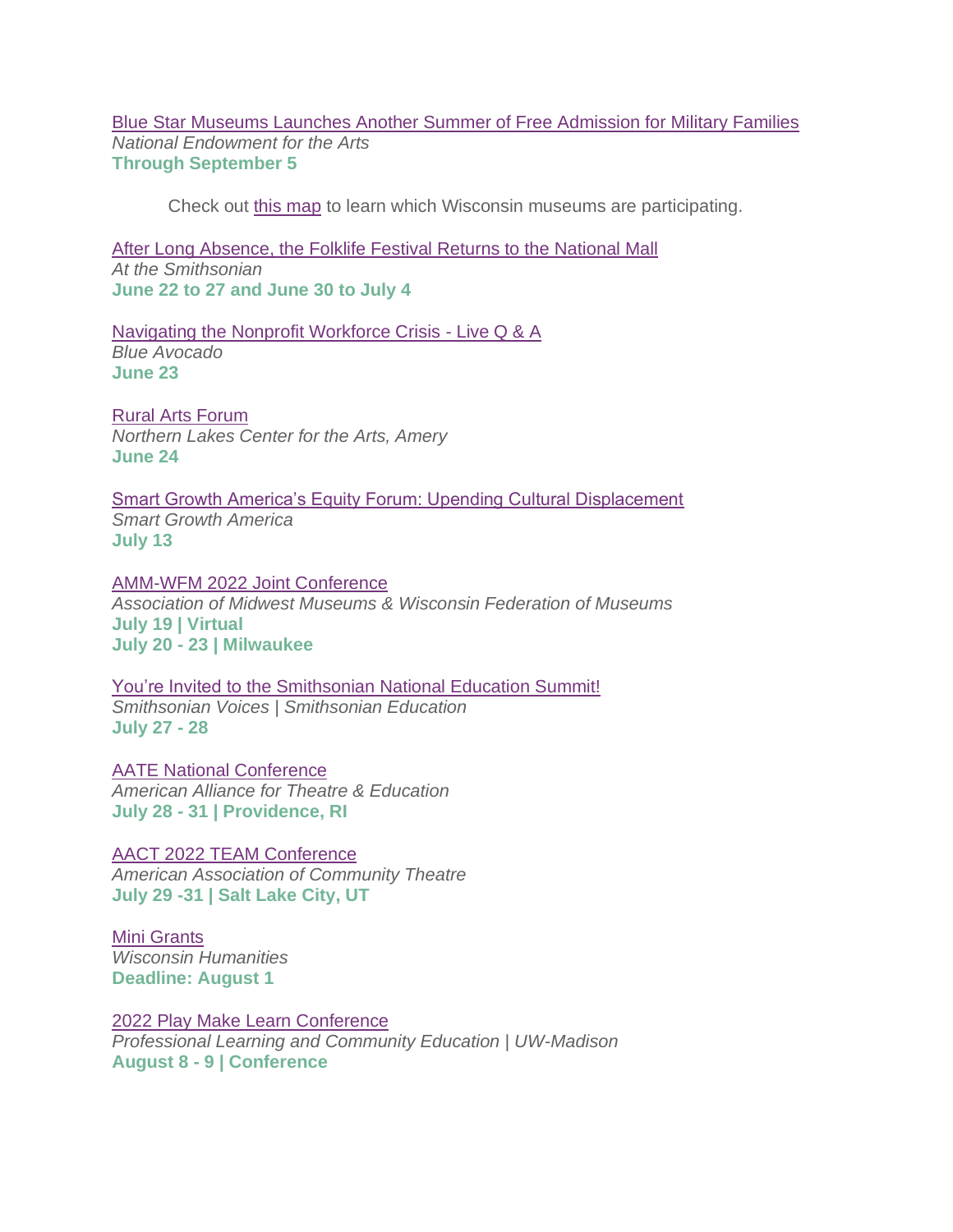[14th Annual Conference](https://aaam.wildapricot.org/event-3508951) *Association of African American Museums* **August 10 - 12 | Miami, FL**

[Major Grants](https://wisconsinhumanities.org/grants/grants-for-humanities-programs/) *Wisconsin Humanities* **Deadline: August 15**

[USArtists International Deadlines Announced. Application Opens in July](https://www.midatlanticarts.org/grants-programs/grants-for-artists/#usartists-international) *Mid Atlantic Arts* **Deadlines: September 1, November 30, March 29**

[AEP 2022 Annual Convening](https://www.aep-arts.org/annual-convening/2022-aep-annual-convening/) *Arts Education Partnership*  **September 13 – 15 | Baltimore, MD**

[Theatre Education Conference](https://tec.schooltheatre.org/) *Educational Theatre Association*  **September 28 - October 2 | Los Angeles, CA**

[2022 AIGA Design Conference](https://www.aiga.org/design/design-conferences/aiga-design-conference) *AIGA* **October 20 – 22 | Seattle, WA and Virtual**

[24th NDEO National Conference](https://www.ndeo.org/Learn/Conferences/Conference-2022) *National Dance Education Organization*  **October 29 - 31 | Atlanta, GA**

[NAfME National Conference](https://nafme.org/events/2022-nafme-national-conference/) *National Association for Music Education* **November 2 - 6 | National Harbor, MD**

**EXTENDED** [Main Street Bounceback Grants](https://wedc.org/programs-and-resources/mainstreet-bounceback-grants/) *Wisconsin Economic Development Corporation* **Deadline: December 31**

[NAEA National Convention](https://www.arteducators.org/events/national-convention/upcoming-conventions) *The National Art Education Association* **April 13 - 15, 2023 | San Antonio TX**

[2021-22 Kennedy Center Professional Learning Opportunities for Teachers](https://web.cvent.com/event/b60dba1d-c607-4db2-bb41-1c18cee5f6ae/websitePage:c19dd06d-a8d0-4ee3-9e09-4cf650805c06) *The Kennedy Center* **Season**

[Online Workshops and Conversations](https://creative-capital.org/calendar/) *Creative Capital* **Various**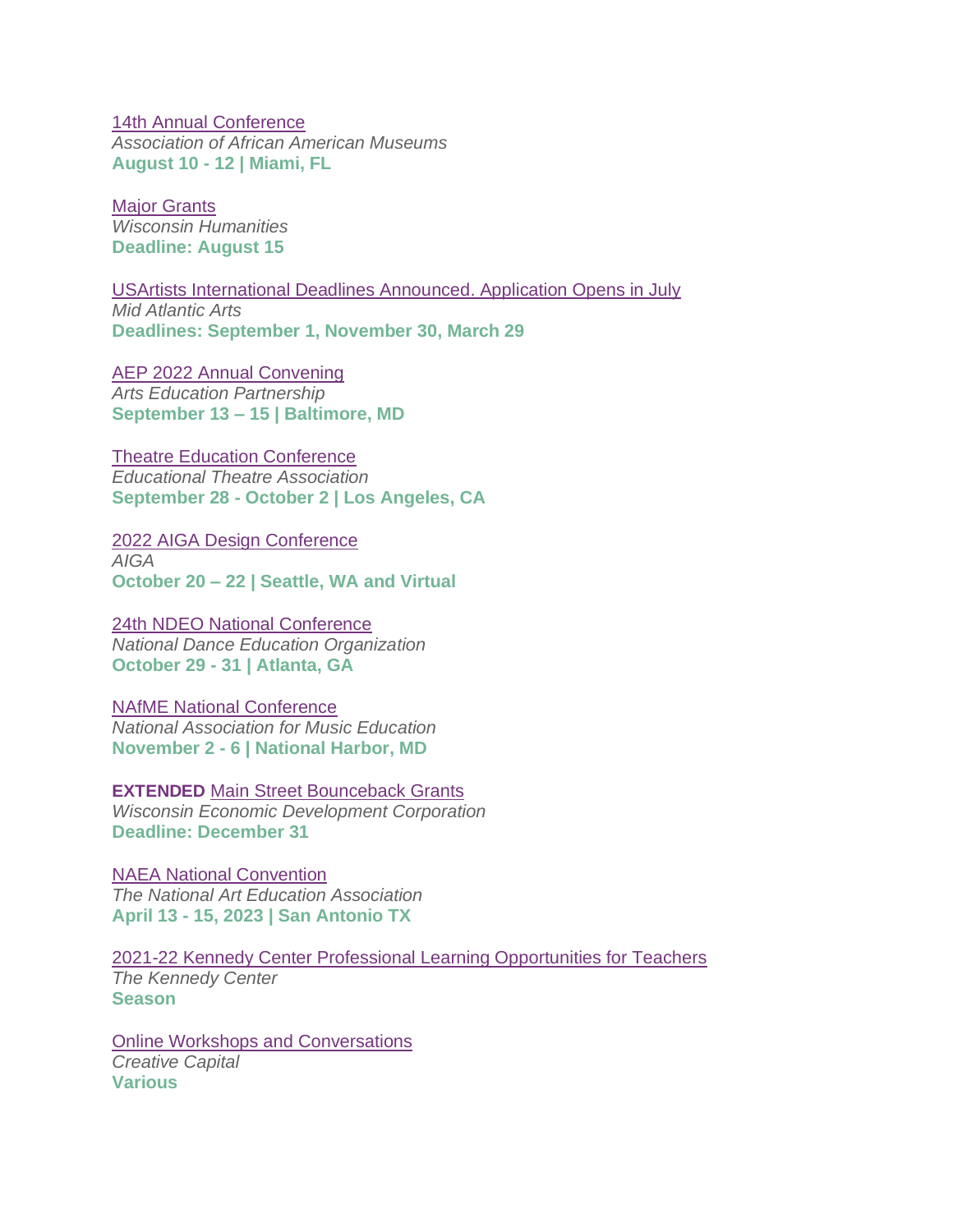**[Springboard for the Arts Calendar of Events](https://springboardforthearts.org/events/)** *Springboard for the Arts* **Various**

## <span id="page-6-0"></span>**IN THE NEWS**

#### **Visual Arts/Museums**

[Woodson Art Museum selects art for 2022 'Birds in Art'](https://wausaupilotandreview.com/2022/06/22/woodson-art-museum-selects-art-for-2022-birds-in-art/) *Wausau Pilot & Review*

**[Sculpture Tour Eau Claire Aims for Growth](https://volumeone.org/videos/2022/06/22/298989-sculpture-tour-eau-claire-aims-for-growth)** *Volume One Magazine*

[Smithsonian picks four potential spots for women's and Latino museums](https://www.washingtonpost.com/arts-entertainment/2022/06/22/latino-museum-womens-history-locations/) *The Washington Post*

## **Arts and Creativity in Education**

[Learning beyond the four walls of the classroom. Lake View Elementary School's StoryWalk](https://madison365.com/learning-beyond-the-four-walls-of-the-classroom-lake-view-elementary-schools-storywalk-a-hit-on-madisons-north-side/)  [a hit on Madison's north side](https://madison365.com/learning-beyond-the-four-walls-of-the-classroom-lake-view-elementary-schools-storywalk-a-hit-on-madisons-north-side/) *Madison365*

[Wisconsin goes to Washington: 2 student projects showcased at Smithsonian museums](https://www.wpr.org/wisconsin-goes-washington-2-student-projects-showcased-smithsonian-museums) *Wisconsin Public Radio*

[Sun Prairie teen selected for space internship](https://www.hngnews.com/sun_prairie_star/community/features/article_6b8b41e4-f09f-11ec-b211-f7644a0aec01.html) *Sun Prairie Star*

[Post From Community: Milwaukee Public Library receives AmeriCorps grant to support](https://milwaukeenns.org/2022/06/23/post-from-community-milwaukee-public-library-receives-americorps-grant-to-support-youth-literacy-and-out-of-school-s-t-e-a-m-learning/)  [youth literacy and out-of-school S.T.E.A.M. Learning](https://milwaukeenns.org/2022/06/23/post-from-community-milwaukee-public-library-receives-americorps-grant-to-support-youth-literacy-and-out-of-school-s-t-e-a-m-learning/) *Milwaukee Neighborhood News Service*

[UW-Stout: University library awarded for helping to alleviate book famine in Africa](https://www.wispolitics.com/2022/uw-stout-university-library-awarded-for-helping-to-alleviate-book-famine-in-africa/) *WisPolitics.com*

#### **Literary Arts/Libraries**

[New Wisconsin Rapids library director ready to tackle staff concerns, budget challenges](https://www.wisconsinrapidstribune.com/story/news/local/2022/06/23/katherine-elchert-named-new-director-wisconsin-rapids-mcmillan-memorial-library/7567435001/) *Wisconsin Rapids Daily Tribune*

[Good God, I can't publish this… The ancient art of the literary rejection](https://thecritic.co.uk/good-god-i-cant-publish-this/) *The Critic*

[Nat Raha | \[subterranean / dreaming grace roots\]](https://poets.org/poem/subterranean-dreaming-grace-roots) *Poem-a-Day, Poets.org*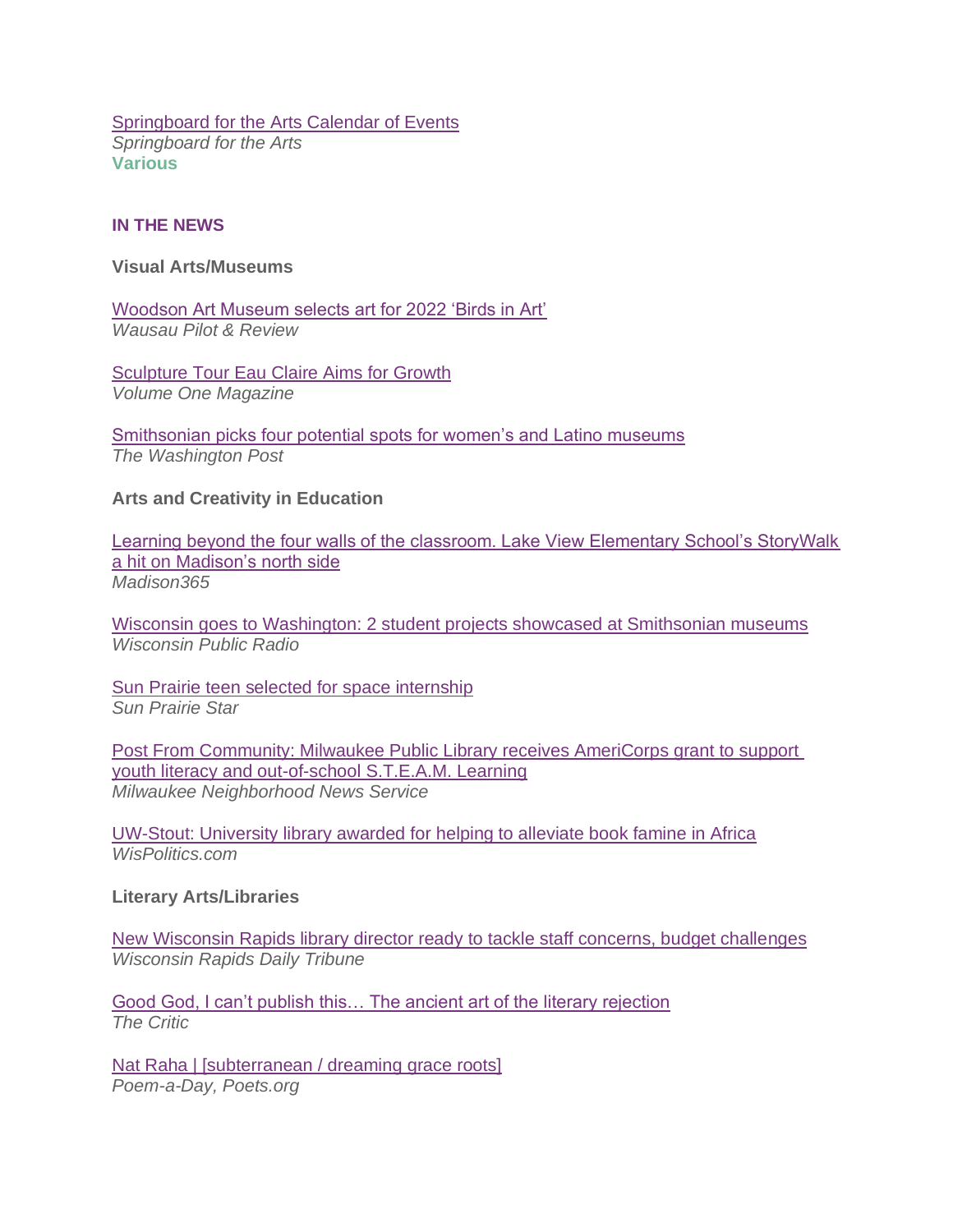# **Performing Arts**

## **Theater**

["There's a Lot of Shows and Not As Many People": Behind Broadway's Closures](https://www.hollywoodreporter.com/business/business-news/broadway-show-closures-summer-tourism-new-york-1235168993/) *The Hollywood Reporter*

[Theatre Futures: Data and Strategy](https://amt-lab.org/blog/2022/6/theatre-opportunities-with-data-and-strategy) *Arts Management and Technology Laboratory*

## <span id="page-7-0"></span>**WHEN YOU GO**

For more event listings, please go to the new Wisconsin Events page on TravelWisconsin.com: [https://www.travelwisconsin.com/events.](https://www.travelwisconsin.com/events)

#### **Visual Arts/Museums**

['Beyond Borders' exhibit at Jewish Museum transcends culture, explores social justice](https://www.jsonline.com/story/news/2022/06/23/jewish-museum-milwaukee-exhibit-explores-global-social-justice-issues/7663448001/)  [issues](https://www.jsonline.com/story/news/2022/06/23/jewish-museum-milwaukee-exhibit-explores-global-social-justice-issues/7663448001/) *Milwaukee Journal Sentinel* **Through September 25**

[Woodlanders Gathering | Rustic Arts & Nature Crafts](https://shakeragalley.org/annual-retreats/woodlanders/) *Shake Rag Alley Center for the Arts* **July 7 – 10**

**Community Arts**

[6 things to do in Milwaukee this weekend \(besides going to Summerfest\)](https://www.jsonline.com/story/entertainment/events/2022/06/22/6-things-do-milwaukee-this-weekend-other-than-summerfest-cedarburg-strawberry-festival-greekfest/7624693001/) *Milwaukee Journal Sentinel* **This Weekend**

[What to do in Madison this weekend: CapitalQ Theatre Festival, SJC Jubilee, and more](https://isthmus.com/arts/isthmus-picks-june-23-to-26-2022/)  [Isthmus Picks](https://isthmus.com/arts/isthmus-picks-june-23-to-26-2022/) *Isthmus* **This Weekend**

[The Picks: Local Music At The Popcorn Tavern, Art Exhibitions Presented By The Pump](https://lacrosselocal.com/the-picks-local-music-at-the-popcorn-tavern-art-exhibitions-presented-by-the-pump-house-more-weekend-picks/)  [House, & More Weekend Picks!](https://lacrosselocal.com/the-picks-local-music-at-the-popcorn-tavern-art-exhibitions-presented-by-the-pump-house-more-weekend-picks/) *La Crosse Local* **This Weekend**

[Summer 2022 audition notices for Milwaukee area theater and music productions](https://www.jsonline.com/story/entertainment/arts/2022/06/22/auditions-milwaukee-area-theater-and-music-productions-summer-2022/7693909001/) *Milwaukee Journal Sentinel* **Various**

**Performing Arts**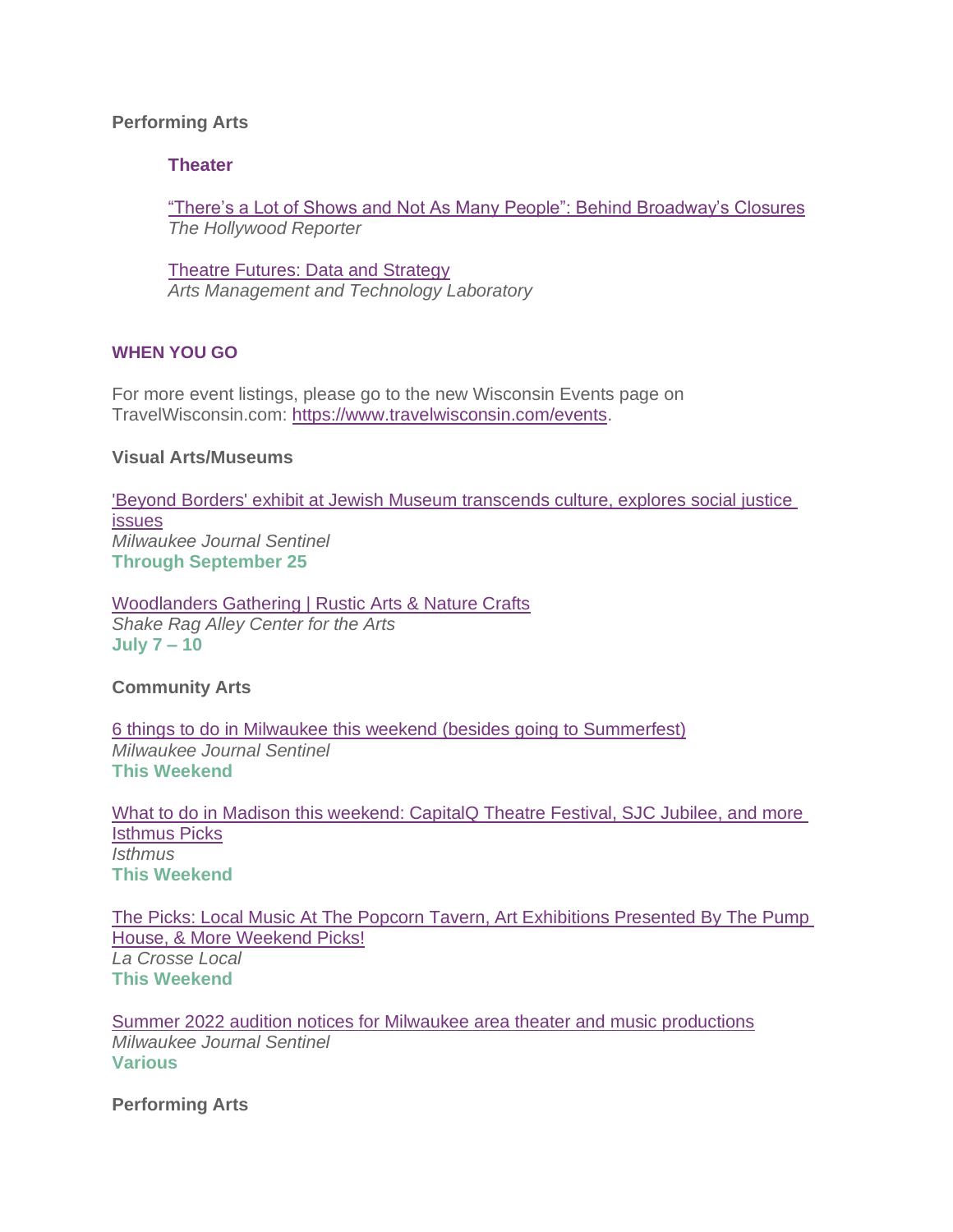#### **Music**

[Present Music's Death Defying Concert](https://urbanmilwaukee.com/2022/06/22/classical-present-musics-death-defying-concert/) *Urban Milwaukee* **June 23 - 24**

## **Presenting**

[Blue Ox Music Festival starting Thursday, road closure to direct traffic](https://www.weau.com/2022/06/23/blue-ox-music-festival-starting-thursday-road-closure-direct-traffic/) *WEAU* **June 23 – 25** 

[Woodson Art Museum selects art for 2022 'Birds in Art'](https://www.apg-wi.com/price_county_review/music-in-the-park-starts-june-30/article_bb35185f-2e24-5295-84d0-e19e9d903740.html) *Wausau Pilot & Review* **June 30 – August 20**

[5 Under-the-Radar Summerfest Concerts](https://www.milwaukeemag.com/5-under-the-radar-summerfest-concerts/) *Milwaukee Magazine* **Various**

#### <span id="page-8-0"></span>**OPPORTUNITIES**

[Call for artists goes out for the 2022 Bronzeville Artwalk](https://urbanmilwaukee.com/pressrelease/call-for-artists-goes-out-for-the-2022-bronzeville-artwalk/) *Urban Milwaukee* **Deadline: Contact Organizer**

[June 2022 Opportunities: Open Calls, Residencies, and Grants for Artists](https://www.thisiscolossal.com/2022/06/june-2022-opportunities-for-artists/) *Colossal* **Deadlines: Various**

[Artist Opportunities: May and June 2022](https://creative-capital.org/2022/04/29/artist-opportunities-may-and-june-2022/) *Creative Capital* **May and June**

[Nineteenth Cycle of Mary L. Nohl Suitcase Export Fund Announced](https://urbanmilwaukee.com/pressrelease/nineteenth-cycle-of-mary-l-nohl-suitcase-export-fund-announced/) *Urban Milwaukee* **Deadline: Until funds are exhausted**

[Springboard for the Arts Calendar](https://springboardforthearts.org/events/) of Events *Springboard for the Arts* **Various**

[Are you raising impact capital for the creative economy?](https://upstartco-lab.org/pipeline/) *UpStart Co-Lab* **Deadline: Open**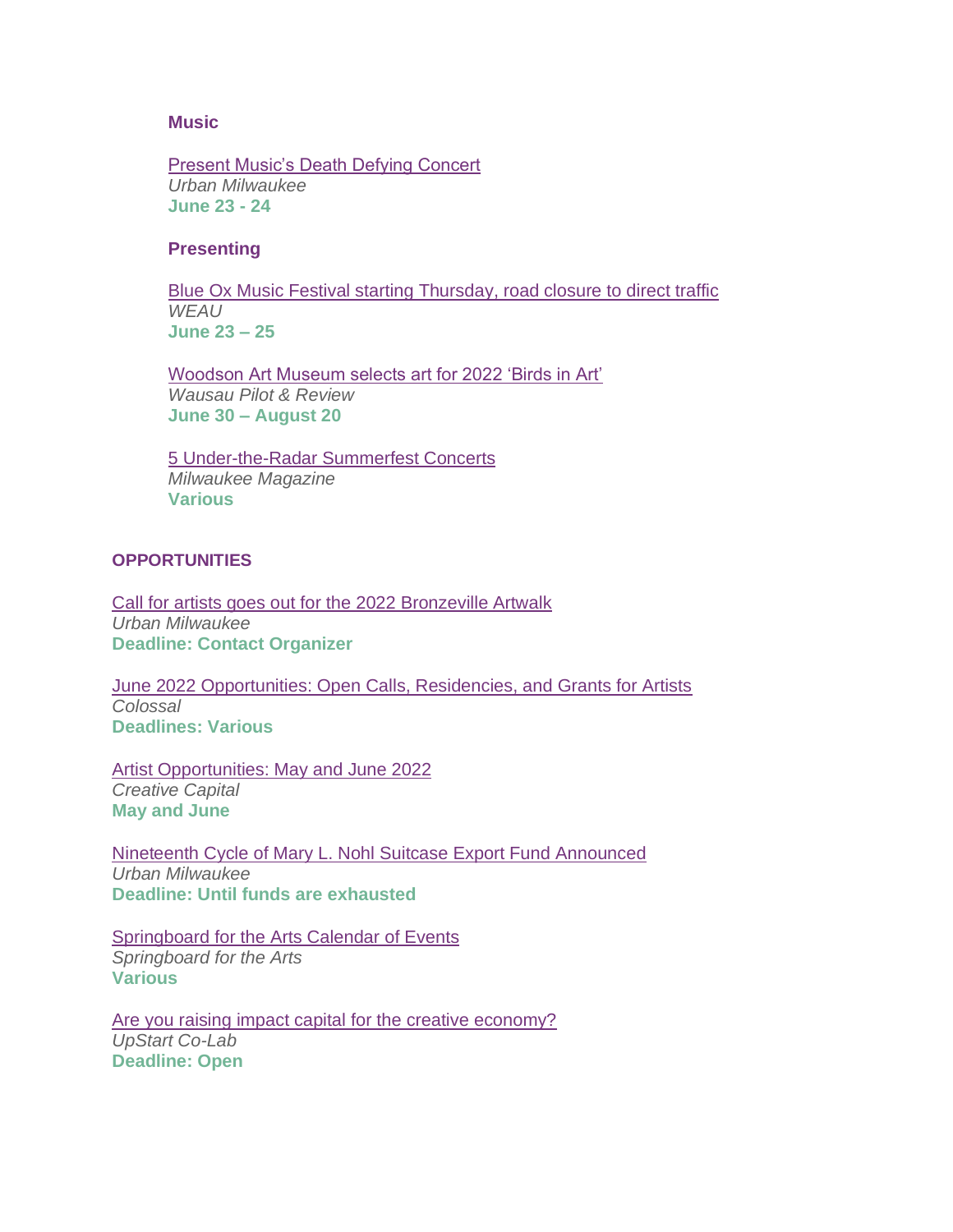## [RJE Sprout Fund Invites Proposals From Artists Working With Underserved Communities](https://philanthropynewsdigest.org/rfps/rfp12475-rje-sprout-fund-invites-proposals-from-artists-working-with-underserved-communities) *PND by Candid* **Deadline: Rolling**

[Call for Artwork](https://www.nwtc.edu/about-nwtc/places/call-for-artwork) *Northeast Wisconsin Technical College* **Monthly Review**

[Catalyst for Change Fellowship](https://www.nalac.org/grants/nalac-fund-for-the-arts/catalyst-for-change-award/) *National Association of Latino Arts and Cultures* **Deadline: June 23 | Letter of Interest (LOI)** 

[Confluence of Art Annual | Juried Art Exhibition Featuring Recent Works](https://www.pablocenter.org/assets/files/2022/04/22_coaa-registration-form.pdf) *Pablo Center at the Confluence* **Deadline: June 24**

[2022 Community Mosaic Project](https://thehardy.org/what-we-do/outreach/community-mosaic-project.html) *The Hardy Gallery* **Deadline: June 26**

[Latino Public Broadcasting invites applications for documentary films](https://philanthropynewsdigest.org/rfps/rfp13831-latino-public-broadcasting-invites-applications-for-documentary-films) *PND by Candid* **Deadline: June 27**

[Center for Craft invites applications for Craft Archive Fellowship program](https://philanthropynewsdigest.org/rfps/rfp13883-center-for-craft-invites-applications-for-craft-archive-fellowship-program?) *PND by Candid* **Deadline: June 27**

[Aaron Copland Fund for Music invites applications for performance program](https://philanthropynewsdigest.org/rfps/rfp13827-aaron-copland-fund-for-music-invites-applications-for-performance-program) *PND by Candid* **Deadline: June 30** 

[Quilts being sought for 2021-'22 Great Wisconsin Quilt Show contest](https://kaukaunacommunitynews.com/2022/06/02/quilts-being-sought-for-2021-22-great-wisconsin-quilt-show-contest/) *Kaukauna Community News* **Deadline: June 30**

[NewPlayFest Call for Scripts 2024 Cycle](https://aact.org/newplayfest-call-scripts) *American Association of Community Theatre* **Deadline: June 30**

[2022 Levitt AMP \[Your City\] Grant Awards](https://levitt.org/apply/) *The Levitt Foundation* **Application Deadline: June 30**

[PAM CUT // Center for an Untold Tomorrow invites applications for Sustainability Labs](https://philanthropynewsdigest.org/rfps/rfp13887-pam-cut-center-for-an-untold-tomorrow-invites-applications-for-sustainability-labs) *PND by Candid* **Deadline: July 1**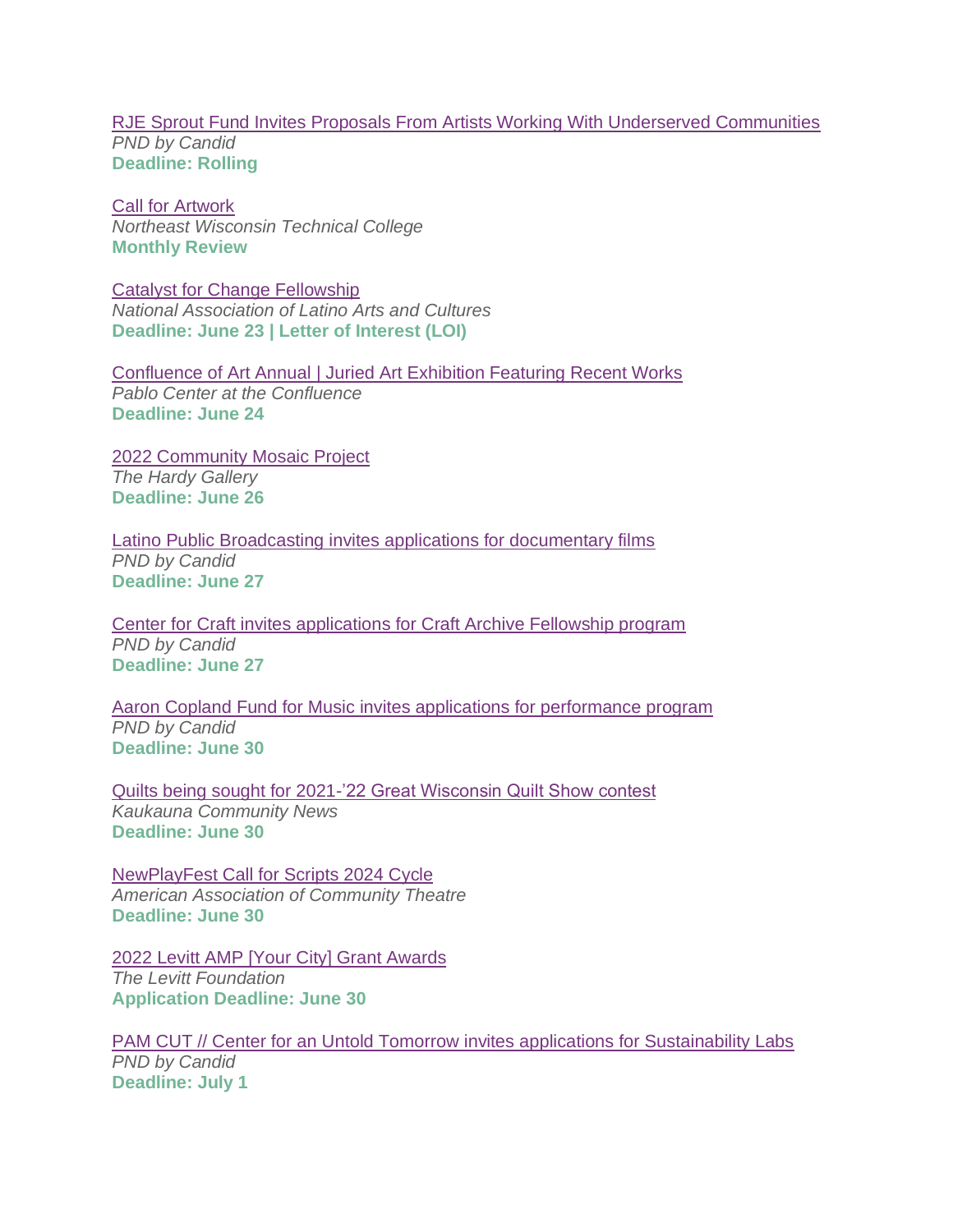[Artist Get Ready + COVID Career Resilience Grants](https://cerfplus.org/get-ready/get-ready-grants/) *CERF+* **Deadline: July 6**

[Grants for Arts Projects](https://www.arts.gov/grants/grants-for-arts-projects) *National Endowment for the Arts* **Deadlines: July 7**

[Waukesha Parade Memorial seeking design concepts](https://www.fox6now.com/news/waukesha-parade-memorial-seeking-design-concepts) *Fox6 News* **Deadline: July 8**

[DNR Now Accepting Artwork Entries For 2022 Wild Turkey, Pheasant and Waterfowl Stamp](https://dnr.wisconsin.gov/newsroom/release/53286)  [Design Contests](https://dnr.wisconsin.gov/newsroom/release/53286) *WI Department of Natural Resources* **Deadline: July 15**

Also **NEW** [Entries Being Accepted For 2023 Stamp Design Contests](https://www.kfiz.com/entries-being-accepted-for-2023-stamp-design-contests/) *KFIZ* **Deadline: July 15**

[Apply to Be the Next Native American Storyteller-in-Residence at Madison Public Library](https://www.cityofmadison.com/news/apply-to-be-the-next-native-american-storyteller-in-residence-at-madison-public-library) *City of Madison* **Deadline: July 15**

[Mini Grants](https://wisconsinhumanities.org/grants/grants-for-humanities-programs/) *Wisconsin Humanities* **Deadline: August 1**

**NEW** [Faena Art invites applications for the Faena Prize for the Arts](https://philanthropynewsdigest.org/rfps/rfp13914-faena-art-invites-applications-for-the-faena-prize-for-the-arts) *PND by Candid* **Deadline: August 1**

**NEW** [Franconia Sculpture Park invites applications for family residencies](https://philanthropynewsdigest.org/rfps/rfp13912-franconia-sculpture-park-invites-applications-for-family-residencies) *PND by Candid* **Deadline: August 1**

**NEW** [Women's Studio Workshop invites applications for Anita Wetzel Residency Grant](https://philanthropynewsdigest.org/rfps/rfp13920-women-s-studio-workshop-invites-applications-for-anita-wetzel-residency-grant) *PND by Candid* **Deadline: August 1**

Major Grants *Wisconsin Humanities* **Deadline: August 15**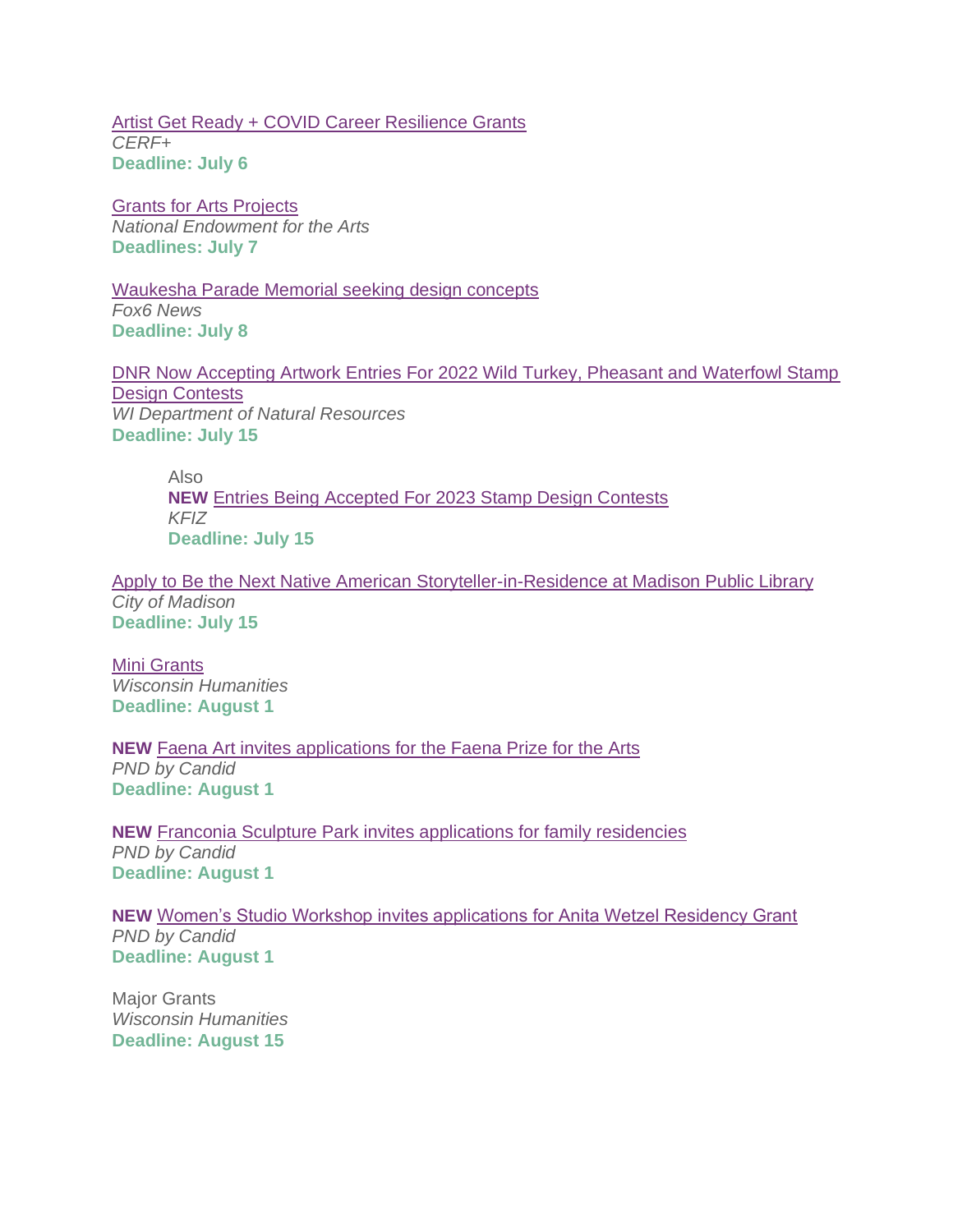[Be A P\(art\) of Racial Justice in the Chippewa Valley](https://volumeone.org/articles/2022/04/27/295275-be-a-part-of-racial-justice-in-the-chippewa) *Volume One Magazine* **Deadline: August 31**

[USArtists International Deadlines Announced. Application Opens in July](https://www.midatlanticarts.org/grants-programs/grants-for-artists/#usartists-international) *Mid Atlantic Arts* **Deadlines: September 1, November 30, March 29**

[Youth, teen artwork sought for Driftless Area Art Festival](https://lacrossetribune.com/community/vernonbroadcaster/news/youth-teen-artwork-sought-for-driftless-area-art-festival/article_a8658d5d-ad54-57b0-99ad-4e5ec29d6e15.html) *Vernon County Times* **Deadline: September 13**

[Bennett Prize for Women Figurative Realist Painters](https://thebennettprize.org/) *The Bennett Prize* **Deadline: October 7**

[I Love My County Because... Art Contest](https://www.naco.org/resources/i-love-my-county-because-art-contest) *National Association of Counties* **Deadline: October 7**

**EXTENDED** [Main Street Bounceback Grants](https://wedc.org/programs-and-resources/mainstreet-bounceback-grants/) *Wisconsin Economic Development Corporation* **Deadline: December 31**

[Adobe invites applications for Stock Artist Development Fund](https://philanthropynewsdigest.org/rfps/rfp13701-adobe-invites-applications-for-stock-artist-development-fund) *PND by Candid* **Deadline: January 22, 2023 Rolling**

[Beyond Words: the Dollar General School Library Relief Fund](http://www.ala.org/awardsgrants/awards/166/apply) *Awards & Grants | American Library Association* **Deadline: None. Monthly Review**

[Open Grant Solicitations](http://eca.state.gov/organizational-funding/open-grant-solicitations) *Bureau of Educational and Cultural Affairs | US Department of State* **Various**

\* \* \* \* \* \* \* \* \* \* \* \* \* \* \* \* \* \* \* \* \* \* \* \* \* \* \* \* \* \* \* \* \* \* \* \* \* \* \* \* \* \* \* \* \* \* \* \* \* \* \* \* \* \* \* \* \* \* \* \* \*

Do you want people throughout Wisconsin to know about your upcoming arts events or opportunities? Then enter your calendar information on Portalwisconsin.org. Portalwisconsin.org is an online resource, to search, schedule, and discover Wisconsin's arts, culture, humanities, and history. The site features a calendar, searchable options by interest area and geographic regions, digital media, classes, chats, and monthly highlights.

Agencies interested in posting information should go to [www.portalwisconsin.org/participate.cfm](http://www.portalwisconsin.org/participate.cfm)

Portalwisconsin.org is a collaborative effort of the Cultural Coalition of Wisconsin: PBS Wisconsin, Wisconsin Academy of Sciences, Arts, and Letters, Wisconsin Arts Board,